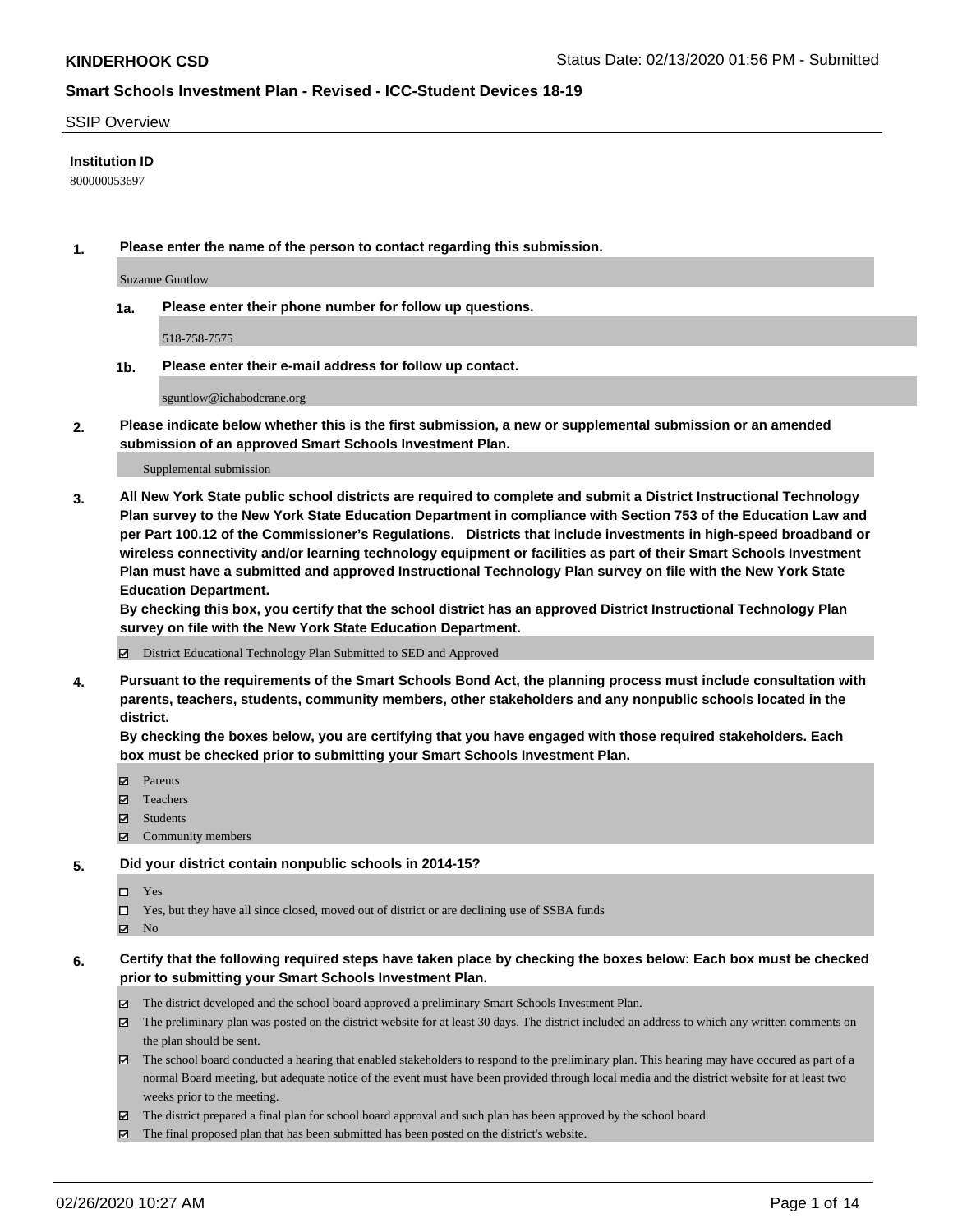SSIP Overview

**6a. Please upload the proposed Smart Schools Investment Plan (SSIP) that was posted on the district's website, along with any supporting materials. Note that this should be different than your recently submitted Educational Technology Survey. The Final SSIP, as approved by the School Board, should also be posted on the website and remain there during the course of the projects contained therein.**

ICC-SSIP- Carts.pdf

**6b. Enter the webpage address where the final Smart Schools Investment Plan is posted. The Plan should remain posted for the life of the included projects.**

http://www.ichabodcrane.org/programs/technology/

**7. Please enter an estimate of the total number of students and staff that will benefit from this Smart Schools Investment Plan based on the cumulative projects submitted to date.**

2,250

**8. An LEA/School District may partner with one or more other LEA/School Districts to form a consortium to pool Smart Schools Bond Act funds for a project that meets all other Smart School Bond Act requirements. Each school district participating in the consortium will need to file an approved Smart Schools Investment Plan for the project and submit a signed Memorandum of Understanding that sets forth the details of the consortium including the roles of each respective district.**

 $\Box$  The district plans to participate in a consortium to partner with other school district(s) to implement a Smart Schools project.

### **9. Please enter the name and 6-digit SED Code for each LEA/School District participating in the Consortium.**

| Partner LEA/District | <b>ISED BEDS Code</b> |
|----------------------|-----------------------|
| (No Response)        | (No Response)         |

### **10. Please upload a signed Memorandum of Understanding with all of the participating Consortium partners.**

(No Response)

**11. Your district's Smart Schools Bond Act Allocation is:**

\$1,309,134

### **12. Final 2014-15 BEDS Enrollment to calculate Nonpublic Sharing Requirement**

|            | Public Enrollment | Nonpublic Enrollment | Total Enrollment | Nonpublic Percentage |
|------------|-------------------|----------------------|------------------|----------------------|
| Enrollment | .859              |                      | .859.00          | 0.00                 |

**13. This table compares each category budget total, as entered in that category's page, to the total expenditures listed in the category's expenditure table. Any discrepancies between the two must be resolved before submission.**

|                                          | Sub-Allocations | <b>Expenditure Totals</b> | <b>Difference</b> |
|------------------------------------------|-----------------|---------------------------|-------------------|
| <b>School Connectivity</b>               | 0.00            | 0.00                      | 0.00              |
| Connectivity Projects for<br>Communities | 0.00            | 0.00                      | 0.00              |
| Classroom Technology                     | 192,811.00      | 192,811.00                | 0.00              |
| Pre-Kindergarten Classrooms              | 0.00            | 0.00                      | 0.00              |
| Replace Transportable<br>Classrooms      | 0.00            | 0.00                      | 0.00              |
| High-Tech Security Features              | 0.00            | 0.00                      | 0.00              |
| Nonpublic Loan                           | 0.00            | 0.00                      | 0.00              |
| Totals:                                  |                 |                           |                   |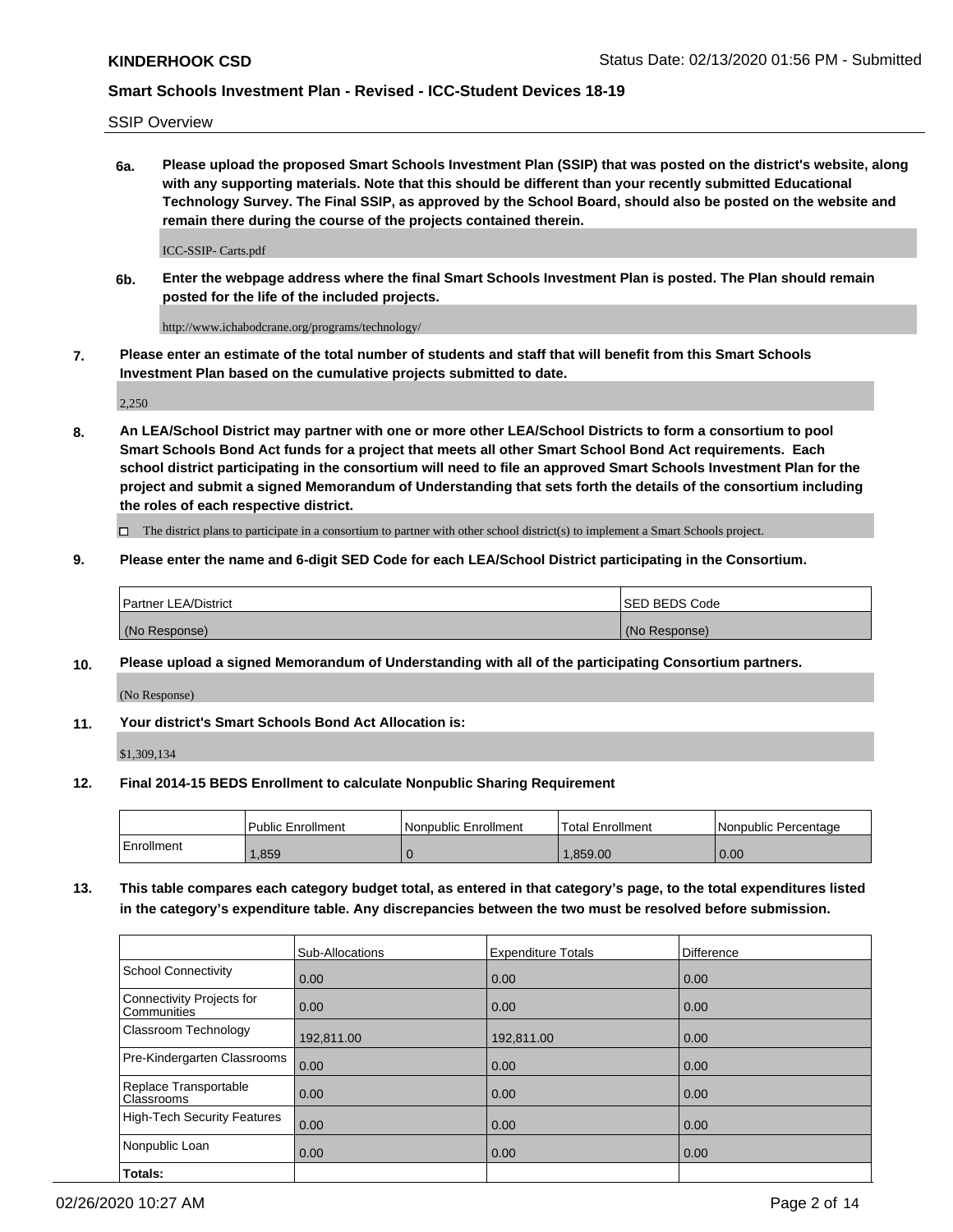SSIP Overview

| <b>Sub-Allocations</b> | Expenditure Totals | <b>Difference</b> |
|------------------------|--------------------|-------------------|
| 192,811                | 192,811            | 0                 |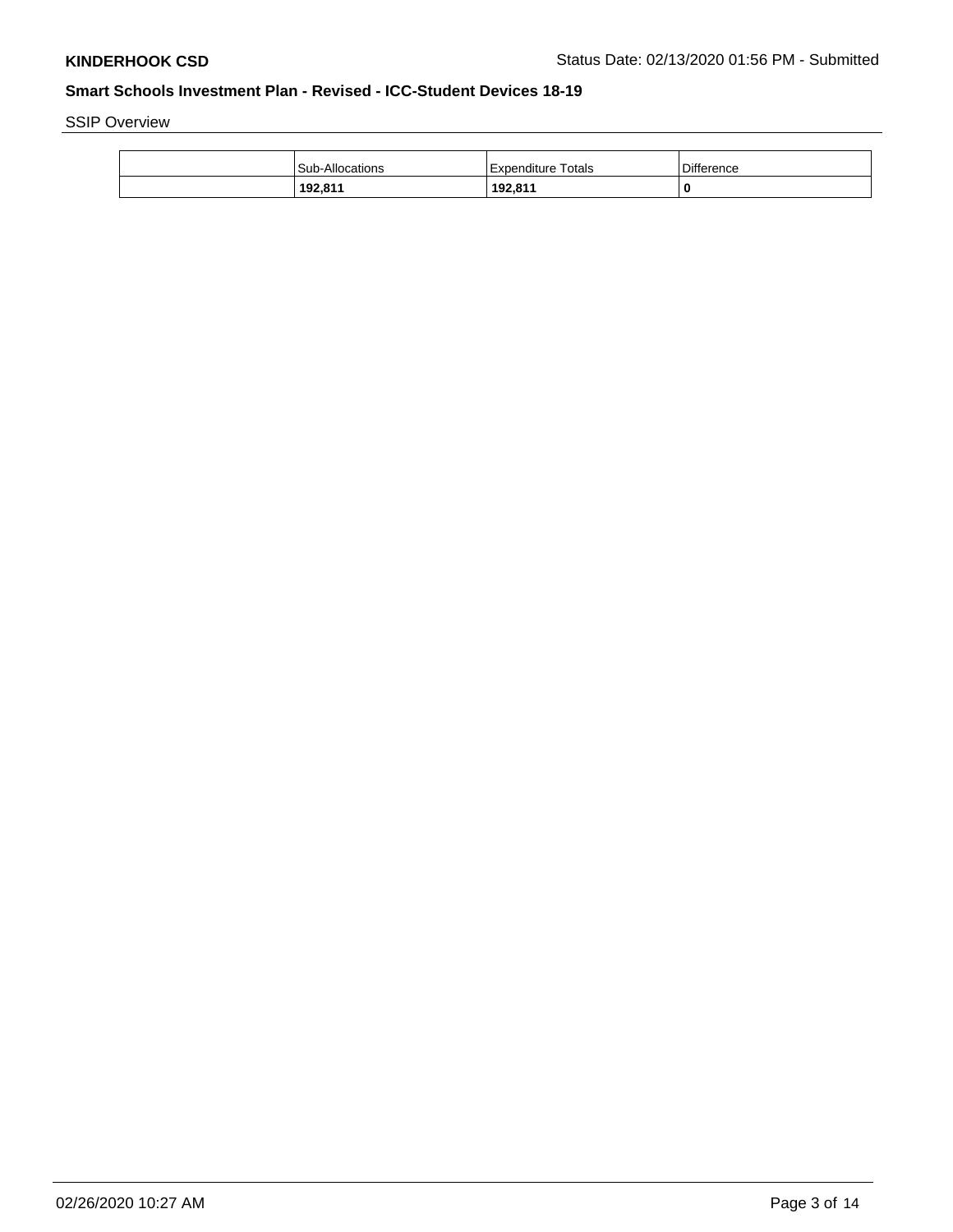School Connectivity

- **1. In order for students and faculty to receive the maximum benefit from the technology made available under the Smart Schools Bond Act, their school buildings must possess sufficient connectivity infrastructure to ensure that devices can be used during the school day. Smart Schools Investment Plans must demonstrate that:**
	- **• sufficient infrastructure that meets the Federal Communications Commission's 100 Mbps per 1,000 students standard currently exists in the buildings where new devices will be deployed, or**
	- **• is a planned use of a portion of Smart Schools Bond Act funds, or**
	- **• is under development through another funding source.**

**Smart Schools Bond Act funds used for technology infrastructure or classroom technology investments must increase the number of school buildings that meet or exceed the minimum speed standard of 100 Mbps per 1,000 students and staff within 12 months. This standard may be met on either a contracted 24/7 firm service or a "burstable" capability. If the standard is met under the burstable criteria, it must be:**

**1. Specifically codified in a service contract with a provider, and**

**2. Guaranteed to be available to all students and devices as needed, particularly during periods of high demand, such as computer-based testing (CBT) periods.**

**Please describe how your district already meets or is planning to meet this standard within 12 months of plan submission.**

(No Response)

**1a. If a district believes that it will be impossible to meet this standard within 12 months, it may apply for a waiver of this requirement, as described on the Smart Schools website. The waiver must be filed and approved by SED prior to submitting this survey.**

 $\Box$  By checking this box, you are certifying that the school district has an approved waiver of this requirement on file with the New York State Education Department.

**2. Connectivity Speed Calculator (Required). If the district currently meets the required speed, enter "Currently Met" in the last box: Expected Date When Required Speed Will be Met.**

|                  | l Number of     | Required Speed | Current Speed in | Expected Speed  | Expected Date                           |
|------------------|-----------------|----------------|------------------|-----------------|-----------------------------------------|
|                  | <b>Students</b> | In Mbps        | l Mbps           | to be Attained  | When Required                           |
|                  |                 |                |                  |                 | l Within 12 Months ISpeed Will be Met l |
| Calculated Speed | (No Response)   | 0.00           | (No Response)    | l (No Response) | l (No Response)                         |

**3. Describe how you intend to use Smart Schools Bond Act funds for high-speed broadband and/or wireless connectivity projects in school buildings.**

(No Response)

**4. Describe the linkage between the district's District Instructional Technology Plan and how the proposed projects will improve teaching and learning. (There should be a link between your response to this question and your responses to Question 1 in Section IV - NYSED Initiatives Alignment: "Explain how the district use of instructional technology will serve as a part of a comprehensive and sustained effort to support rigorous academic standards attainment and performance improvement for students."** 

**Your answer should also align with your answers to the questions in Section II - Strategic Technology Planning and the associated Action Steps in Section III - Action Plan.)**

(No Response)

**5. If the district wishes to have students and staff access the Internet from wireless devices within the school building, or in close proximity to it, it must first ensure that it has a robust Wi-Fi network in place that has sufficient bandwidth to meet user demand.**

**Please describe how you have quantified this demand and how you plan to meet this demand.**

(No Response)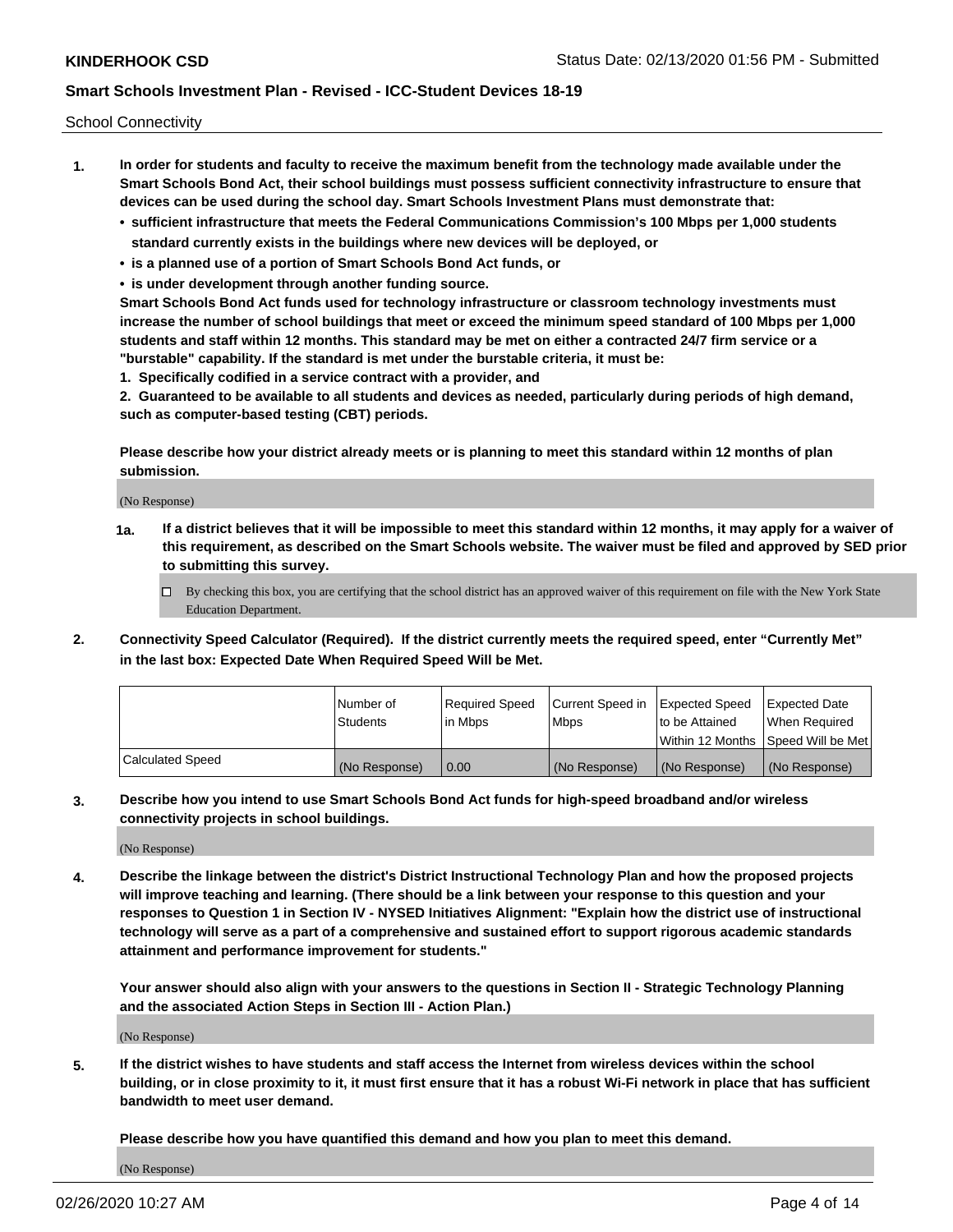School Connectivity

**6. Smart Schools plans with any expenditures in the School Connectivity category require a project number from the Office of Facilities Planning. Districts must submit an SSBA LOI and receive project numbers prior to submitting the SSIP. As indicated on the LOI, some projects may be eligible for a streamlined review and will not require a building permit.**

**Please indicate on a separate row each project number given to you by the Office of Facilities Planning.**

| Project Number |  |
|----------------|--|
| (No Response)  |  |

**7. Certain high-tech security and connectivity infrastructure projects may be eligible for an expedited review process as determined by the Office of Facilities Planning.**

## **Was your project deemed eligible for streamlined review?**

(No Response)

## **8. Include the name and license number of the architect or engineer of record.**

| Name          | License Number |
|---------------|----------------|
| (No Response) | (No Response)  |

### **9. Public Expenditures – Loanable (Counts toward the nonpublic loan calculation)**

| Select the allowable expenditure type.<br>Repeat to add another item under each type. | <b>PUBLIC</b> Items to be<br>l Purchased | Quantity           | Cost Per Item    | <b>Total Cost</b> |
|---------------------------------------------------------------------------------------|------------------------------------------|--------------------|------------------|-------------------|
| (No Response)                                                                         | (No Response)                            | l (No<br>Response) | (No<br>Response) | $\overline{0.00}$ |
|                                                                                       |                                          | O                  | 0.00             |                   |

## **10. Public Expenditures – Non-Loanable (Does not count toward nonpublic loan calculation)**

| Select the allowable expenditure<br>type.<br>Repeat to add another item under<br>each type. | <b>PUBLIC</b> Items to be purchased | Quantity      | Cost per Item | <b>Total Cost</b> |
|---------------------------------------------------------------------------------------------|-------------------------------------|---------------|---------------|-------------------|
| (No Response)                                                                               | (No Response)                       | (No Response) | (No Response) | 0.00              |
|                                                                                             |                                     |               | 0.00          |                   |

### **11. Final 2014-15 BEDS Enrollment to calculate Nonpublic Sharing Requirement (no changes allowed.)**

|            | Public Enrollment | Nonpublic Enrollment | <b>Total Enrollment</b> | l Nonpublic Percentage |
|------------|-------------------|----------------------|-------------------------|------------------------|
| Enrollment | ,859              |                      | .859.00                 | 0.00                   |

### **12. Total Public Budget - Loanable (Counts toward the nonpublic loan calculation)**

|                                                      | Public Allocations | <b>Estimated Nonpublic Loan</b><br>Amount | Estimated Total Sub-Allocations |
|------------------------------------------------------|--------------------|-------------------------------------------|---------------------------------|
| Network/Access Costs                                 | (No Response)      | 0.00                                      | 0.00                            |
| School Internal Connections and<br><b>Components</b> | (No Response)      | 0.00                                      | 0.00                            |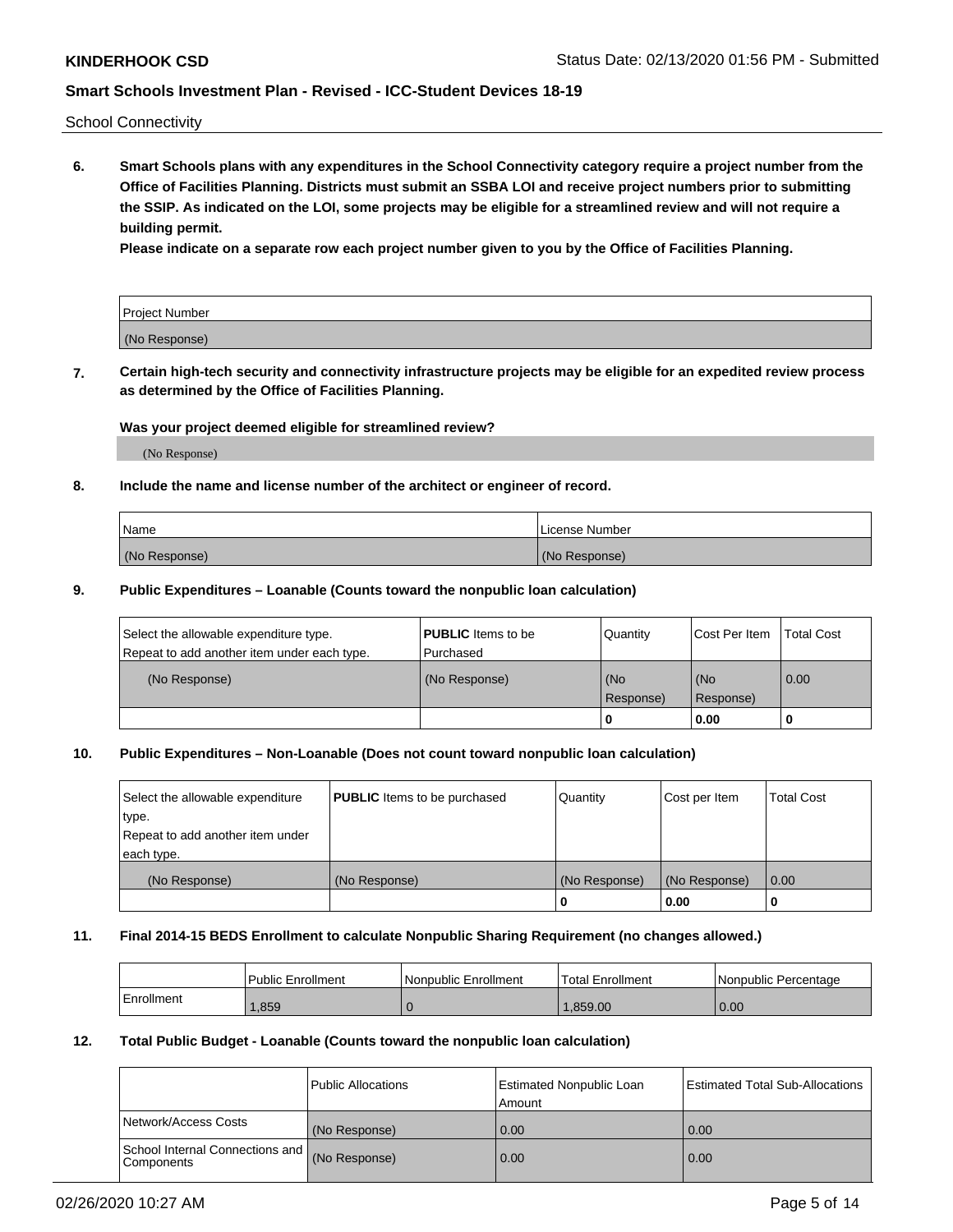School Connectivity

|                | Public Allocations | <b>Estimated Nonpublic Loan</b><br>l Amount | <b>Estimated Total Sub-Allocations</b> |
|----------------|--------------------|---------------------------------------------|----------------------------------------|
| l Other        | (No Response)      | 0.00                                        | 0.00                                   |
| <b>Totals:</b> | 0.00               | 0                                           |                                        |

# **13. Total Public Budget – Non-Loanable (Does not count toward the nonpublic loan calculation)**

|                                                   | Sub-<br>Allocation |
|---------------------------------------------------|--------------------|
| Network/Access Costs                              | (No Response)      |
| Outside Plant Costs                               | (No Response)      |
| <b>School Internal Connections and Components</b> | (No Response)      |
| Professional Services                             | (No Response)      |
| Testing                                           | (No Response)      |
| <b>Other Upfront Costs</b>                        | (No Response)      |
| <b>Other Costs</b>                                | (No Response)      |
| Totals:                                           | 0.00               |

# **14. School Connectivity Totals**

|                          | Total Sub-Allocations |
|--------------------------|-----------------------|
| Total Loanable Items     | 0.00                  |
| Total Non-Ioanable Items | 0.00                  |
| Totals:                  | 0                     |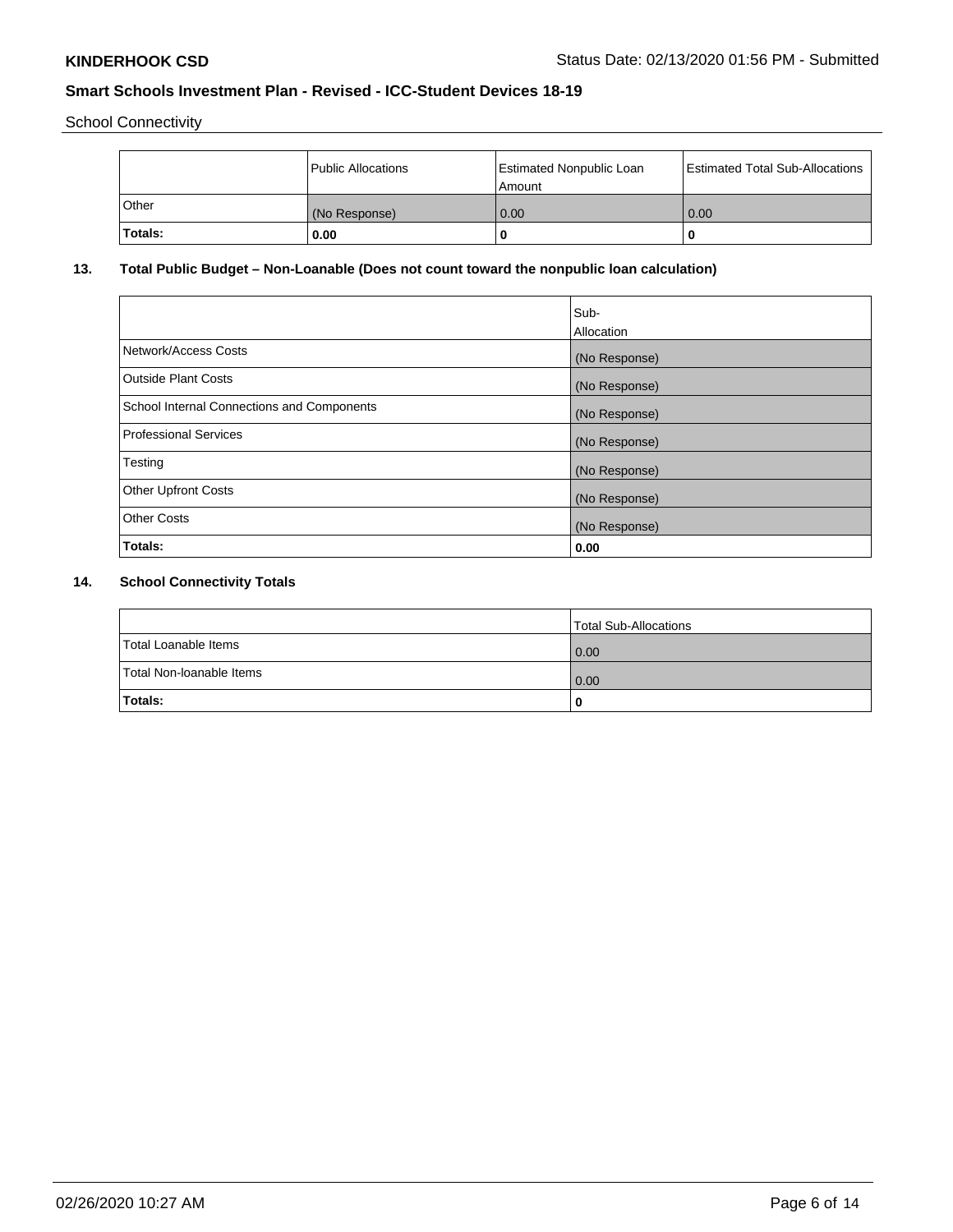Community Connectivity (Broadband and Wireless)

**1. Describe how you intend to use Smart Schools Bond Act funds for high-speed broadband and/or wireless connectivity projects in the community.**

(No Response)

**2. Please describe how the proposed project(s) will promote student achievement and increase student and/or staff access to the Internet in a manner that enhances student learning and/or instruction outside of the school day and/or school building.**

(No Response)

**3. Community connectivity projects must comply with all the necessary local building codes and regulations (building and related permits are not required prior to plan submission).**

 $\Box$  I certify that we will comply with all the necessary local building codes and regulations.

**4. Please describe the physical location of the proposed investment.**

(No Response)

**5. Please provide the initial list of partners participating in the Community Connectivity Broadband Project, along with their Federal Tax Identification (Employer Identification) number.**

| <b>Project Partners</b> | l Federal ID # |
|-------------------------|----------------|
| (No Response)           | (No Response)  |

**6. Please detail the type, quantity, per unit cost and total cost of the eligible items under each sub-category.**

| Select the allowable expenditure | Item to be purchased | Quantity      | Cost per Item | <b>Total Cost</b> |
|----------------------------------|----------------------|---------------|---------------|-------------------|
| type.                            |                      |               |               |                   |
| Repeat to add another item under |                      |               |               |                   |
| each type.                       |                      |               |               |                   |
| (No Response)                    | (No Response)        | (No Response) | (No Response) | 0.00              |
|                                  |                      | o             | 0.00          |                   |

**7. If you are submitting an allocation for Community Connectivity, complete this table.**

**Note that the calculated Total at the bottom of the table must equal the Total allocation for this category that you entered in the SSIP Overview overall budget.**

|                                    | Sub-Allocation |
|------------------------------------|----------------|
| Network/Access Costs               | (No Response)  |
| Outside Plant Costs                | (No Response)  |
| <b>Tower Costs</b>                 | (No Response)  |
| <b>Customer Premises Equipment</b> | (No Response)  |
| <b>Professional Services</b>       | (No Response)  |
| Testing                            | (No Response)  |
| <b>Other Upfront Costs</b>         | (No Response)  |
| <b>Other Costs</b>                 | (No Response)  |
| Totals:                            | 0.00           |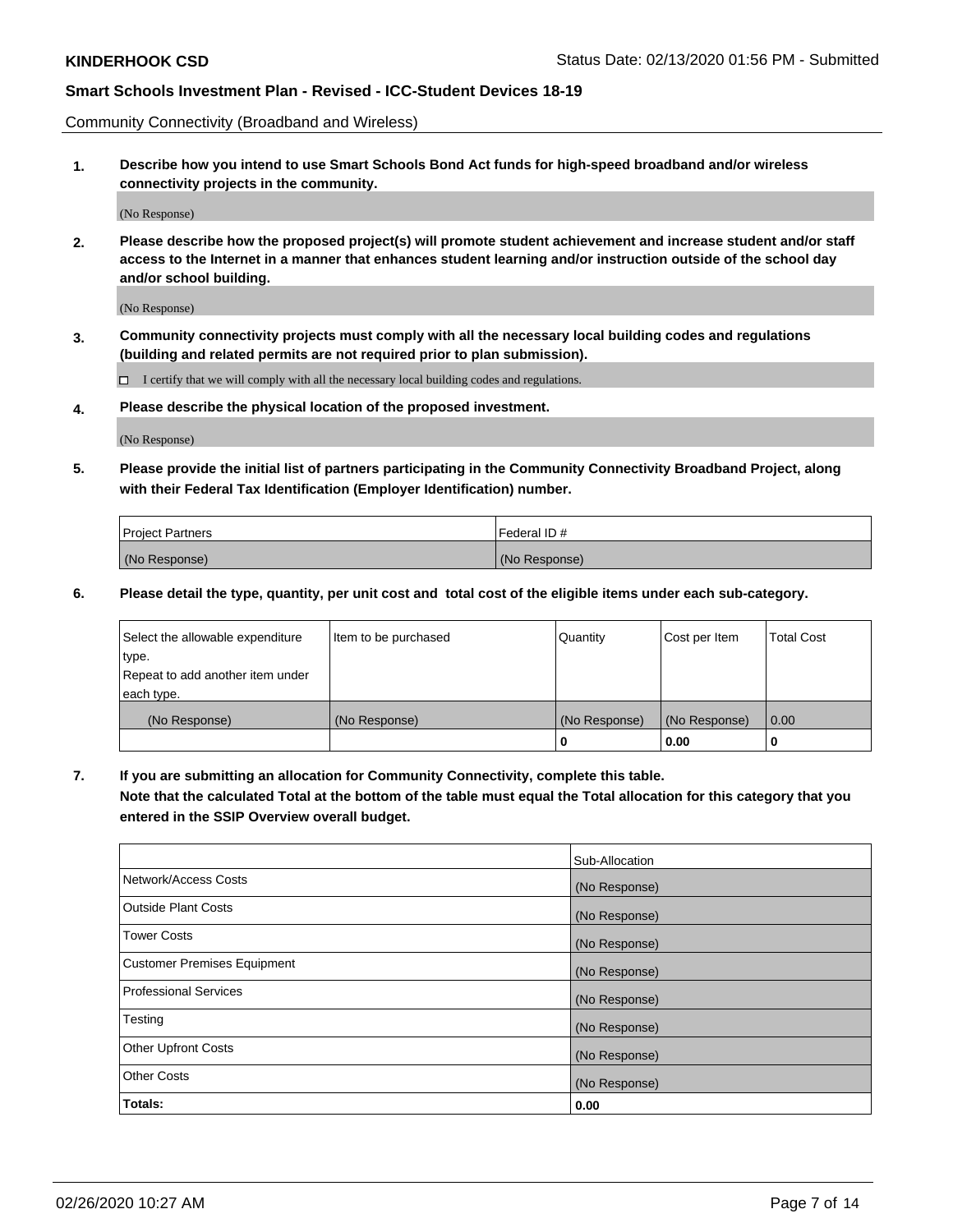### Classroom Learning Technology

**1. In order for students and faculty to receive the maximum benefit from the technology made available under the Smart Schools Bond Act, their school buildings must possess sufficient connectivity infrastructure to ensure that devices can be used during the school day. Smart Schools Investment Plans must demonstrate that sufficient infrastructure that meets the Federal Communications Commission's 100 Mbps per 1,000 students standard currently exists in the buildings where new devices will be deployed, or is a planned use of a portion of Smart Schools Bond Act funds, or is under development through another funding source. Smart Schools Bond Act funds used for technology infrastructure or classroom technology investments must increase the number of school buildings that meet or exceed the minimum speed standard of 100 Mbps per 1,000 students and staff within 12 months. This standard may be met on either a contracted 24/7 firm service or a "burstable" capability. If the standard is met under the burstable criteria, it must be:**

**1. Specifically codified in a service contract with a provider, and**

**2. Guaranteed to be available to all students and devices as needed, particularly during periods of high demand, such as computer-based testing (CBT) periods.**

**Please describe how your district already meets or is planning to meet this standard within 12 months of plan submission.**

Presently the District has 500/500 Mbps which meets the Federal Communications Commission minimum speed standard of 100Mbps per 1,000 students. The cost of the bandwidth is supported in the District's general budget

- **1a. If a district believes that it will be impossible to meet this standard within 12 months, it may apply for a waiver of this requirement, as described on the Smart Schools website. The waiver must be filed and approved by SED prior to submitting this survey.**
	- By checking this box, you are certifying that the school district has an approved waiver of this requirement on file with the New York State Education Department.
- **2. Connectivity Speed Calculator (Required). If the district currently meets the required speed, enter "Currently Met" in the last box: Expected Date When Required Speed Will be Met.**

|                         | l Number of<br>Students | Required Speed<br>l in Mbps | Current Speed in<br>l Mbps | <b>Expected Speed</b><br>to be Attained | <b>Expected Date</b><br>When Required<br> Within 12 Months  Speed Will be Met |
|-------------------------|-------------------------|-----------------------------|----------------------------|-----------------------------------------|-------------------------------------------------------------------------------|
| <b>Calculated Speed</b> | .768                    | 176.80                      | 500                        | 500                                     | Has Been Met                                                                  |

**3. If the district wishes to have students and staff access the Internet from wireless devices within the school building, or in close proximity to it, it must first ensure that it has a robust Wi-Fi network in place that has sufficient bandwidth to meet user demand.**

**Please describe how you have quantified this demand and how you plan to meet this demand.**

Currently, all of our instructional spaces have wireless coverage and sufficient bandwidth capacity for anticipated increased use of mobile devices by staff and students. During the summer of 2019, the district will be expanding the wireless network to include additional access points to provide a greater density of access points to ensure the new devices will have adequate wifi coverage and bandwidth. Additionally, the district will have an internal 10GB fiber network between buildings with 80GB bandwidth within all IDFs.

**4. All New York State public school districts are required to complete and submit an Instructional Technology Plan survey to the New York State Education Department in compliance with Section 753 of the Education Law and per Part 100.12 of the Commissioner's Regulations.**

**Districts that include educational technology purchases as part of their Smart Schools Investment Plan must have a submitted and approved Instructional Technology Plan survey on file with the New York State Education Department.**

By checking this box, you are certifying that the school district has an approved Instructional Technology Plan survey on file with the New York State Education Department.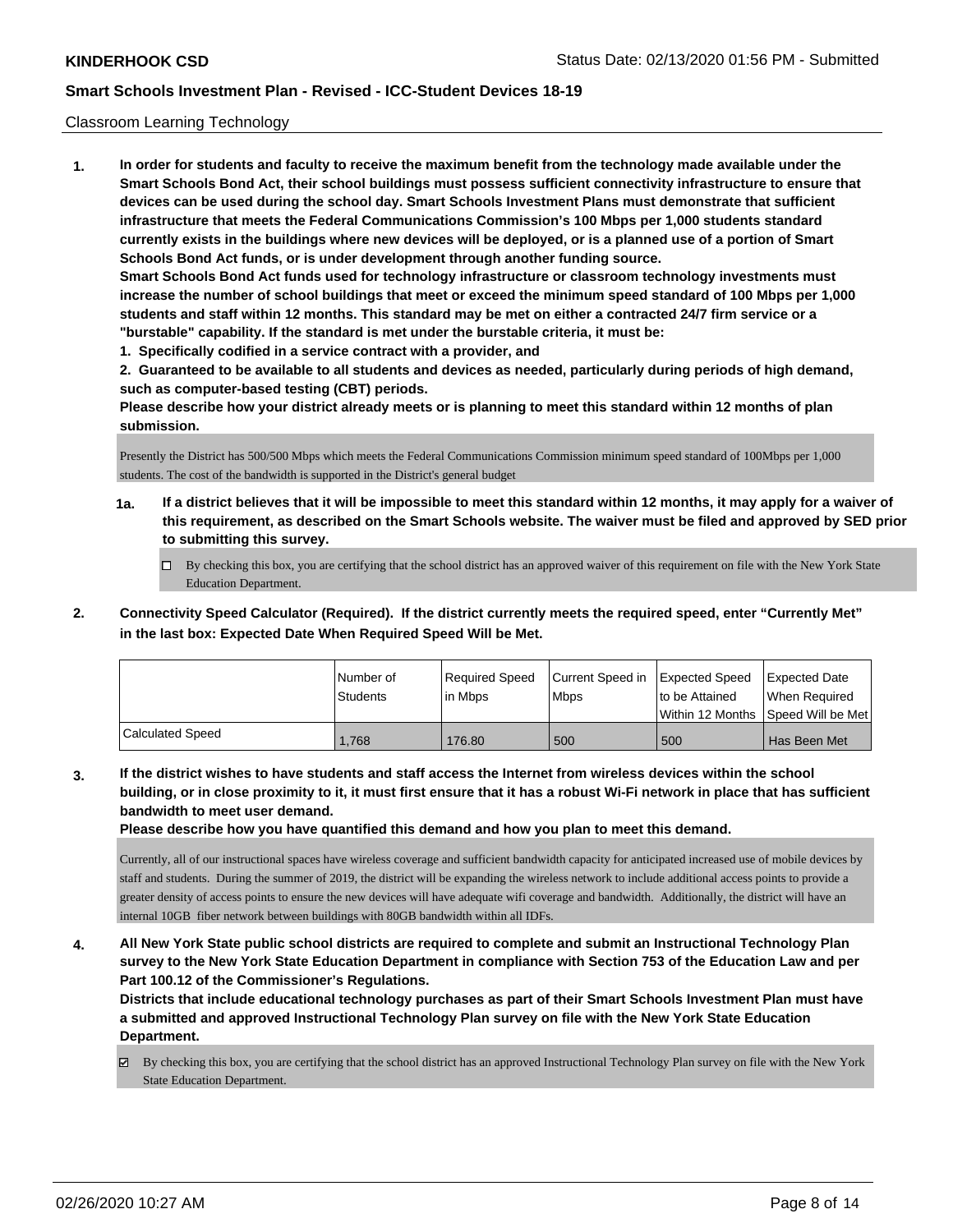### Classroom Learning Technology

**5. Describe the devices you intend to purchase and their compatibility with existing or planned platforms or systems. Specifically address the adequacy of each facility's electrical, HVAC and other infrastructure necessary to install and support the operation of the planned technology.**

The district has developed a strategic replacement and expansion plan related to technology purchases using SSIP and other funds. The purchases planned using these funds are compatible with existing platforms and directly support current and planned instructional initiatives. Some of the devices will replace existing older devices and others will allow for the expansion of new technology into grades where it has not been deployment has been slow. Additional Chromebooks and iPads will be purchased to support the district's on-going initiative to move closer to a 1:1 environment in grades K-12 and to replace older generations and/or obsolete devices. The new devices will not have an effect on existing HVAC, electrical and other infrastructure

- **6. Describe how the proposed technology purchases will:**
	- **> enhance differentiated instruction;**
	- **> expand student learning inside and outside the classroom;**
	- **> benefit students with disabilities and English language learners; and**
	- **> contribute to the reduction of other learning gaps that have been identified within the district.**

**The expectation is that districts will place a priority on addressing the needs of students who struggle to succeed in a rigorous curriculum. Responses in this section should specifically address this concern and align with the district's Instructional Technology Plan (in particular Question 2 of E. Curriculum and Instruction: "Does the district's instructional technology plan address the needs of students with disabilities to ensure equitable access to instruction, materials and assessments?" and Question 3 of the same section: "Does the district's instructional technology plan address the provision of assistive technology specifically for students with disabilities to ensure access to and participation in the general curriculum?")**

**In addition, describe how the district ensures equitable access to instruction, materials and assessments and participation in the general curriculum for both SWD and English Language Learners/Multilingual Learners (ELL/MLL) students.**

The District requires publishers to provide electronic files containing the contents of the printed instructional materials using National Instructional Materials Accessibility Standards (NIMAS). The proposed technology purchases will help ensure that all students with disabilities have equitable access to instruction, materials and assessments. These additional technologies will help all students, including students with special needs and English language learners, to view, hear and understand curriculum. The incorporation of five laptop carts in the elementary and middle school will provide small group individualized learning opportunities in math, reading, and other teacher developed assignments and instruction. These individualized learning experiences will produce data to help teachers provide differentiated learning opportunities for students. The district utilizes five members of special education instructional staff who are tasked with providing assistive technology instruction, training and support to individual students and their educational team.The District also uses assistive technology evaluations to make determinations if students need additional access to instruction by providing software and hardware through applications, licenses, and programs to support their individual level of needs. The additional technology purchase will put more devices into the hands of students with disabilities and English language learners so they can have better access to the software and online programs used by the district. The district's teachers, staff, and students operate in a Google environment utilizing Google apps and email. The purchase of additional Chromebooks and iPads will enhance learning inside of the classroom as teachers will have access to more mobile devices to use with students. Since we are Google based, students will be able to access their work in Google apps for continued learning at home, in public libraries in the community, or anywhere they have access to WiFi. The proposed technology purchases will provide individualized learning opportunities, access to more technology, more data to drive instruction, and better opportunities to monitor student achievement through various software programs, as stated above, and thereby help contribute to the reduction of learning gaps in our students.

**7. Where appropriate, describe how the proposed technology purchases will enhance ongoing communication with parents and other stakeholders and help the district facilitate technology-based regional partnerships, including distance learning and other efforts.**

The District has engaged parents in ongoing technology-based communications through Google Apps for Education. The Google environment will allow students 24 hour access to assignments and teacher feedback which will help parents support their child's work at home. Parents can also sign into a parent portal to monitor and support their child's work and attendance which will enhance communication between parents, teachers, and the district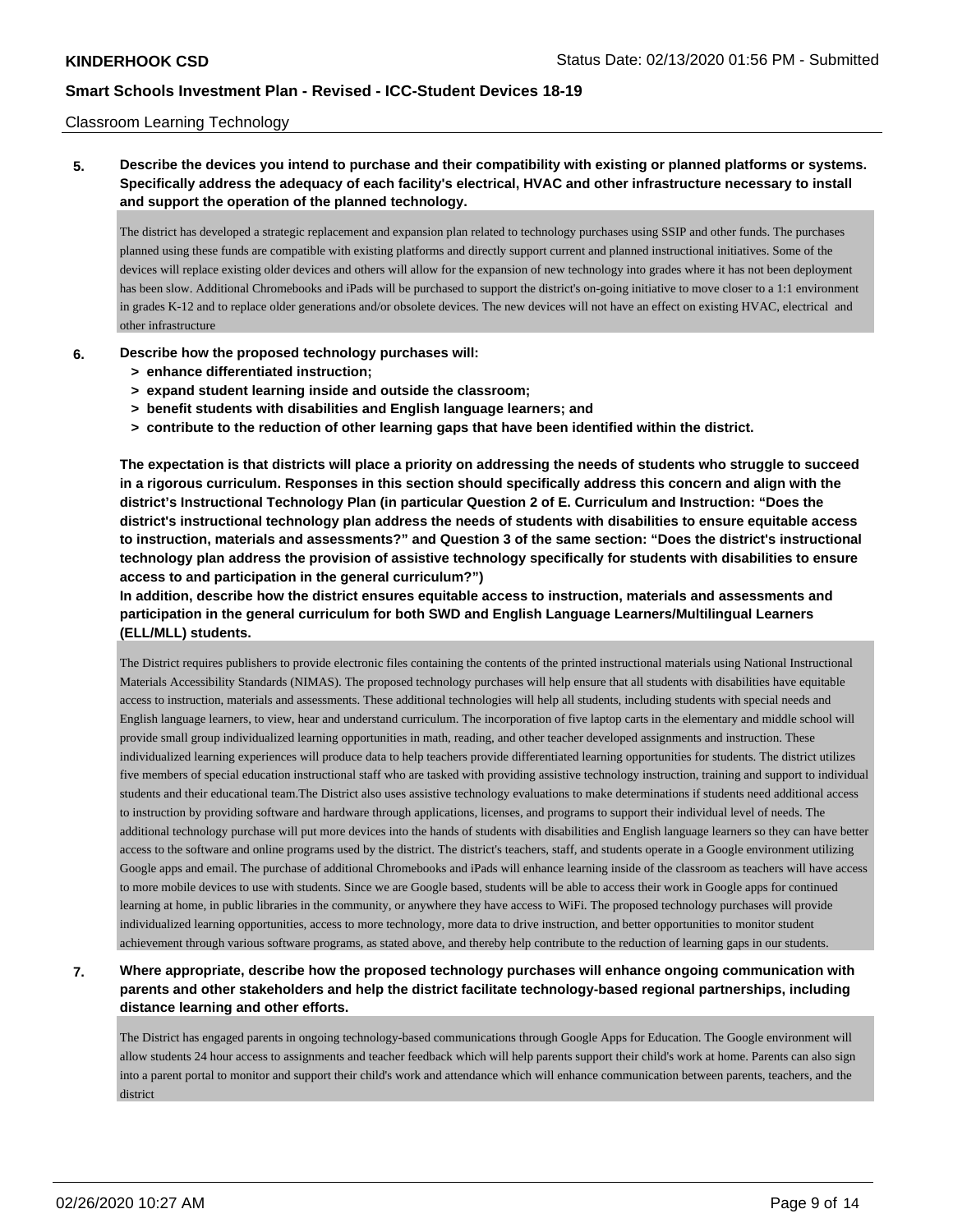### Classroom Learning Technology

**8. Describe the district's plan to provide professional development to ensure that administrators, teachers and staff can employ the technology purchased to enhance instruction successfully.**

**Note: This response should be aligned and expanded upon in accordance with your district's response to Question 1 of F. Professional Development of your Instructional Technology Plan: "Please provide a summary of professional development offered to teachers and staff, for the time period covered by this plan, to support technology to enhance teaching and learning. Please include topics, audience and method of delivery within your summary."**

The Ichabod Crane District Professional Development Plan for 2018 - 2021 includes an initiative for "Technology Use." The goal of this initiative is "effective utilization of technology to enhance instruction." The professional faculty including teachers, teaching assistants, and administrators are the targeted audience for the plan: however, district supervisors and staff members also receive training on selected topics as appropriate. A variety of methods of delivery are embedded within the plan. These methods include, but are not limited to: group presentations using visual aids; one-to-one training (teacher to teacher, technology staff to teacher, etc); large and small group hands-on learning in a computer lab setting, classroom setting, or by use of a laptop-iPad cart; and individual exploration, application, and practice. Such training is provided on district professional development days, during professional meetings, in summer or after school in-service offerings, by webinar, or out-of-district workshop, trainings or conferences provided by other facilities such as BOCES or professional organizations, or through the use of on-line training modules. Topics reflect the focus of the District Professional Plan Technology initiative objectives: technology literacy, knowledge of technological resources, ability to integrate technology into classroom instruction, instructional use of technology hardware, use of instructional software and applications, use of programs/software for productivity (ie: student management systems), and use of software and on-line programs for responsive instructional assessments. Specific training provided by the district includes, but is not limited to, use of: Google Apps for Education (DRIVE, Gmail, Calendars, Docs, Forms, Sheets, Slides, and Sites). Google Chrome, iPads, Chromebooks, Epson projectors, Smartboards, Apple TV, Microsoft Office (Word, Excel, Powerpoint, Publisher), specific iPad apps for instruction. School Tool, Mandarin, Fitnessgram, EnVisions Mathematics, DIGITS Mathematics, Reading Street ELA program, Journeys ELA program, I-Reading, AIMSWEB, ProReader, Lexia, Photoshop, Graphing Calculators, website development, assorted databases, and Planbook.com.

- **9. Districts must contact one of the SUNY/CUNY teacher preparation programs listed on the document on the left side of the page that supplies the largest number of the district's new teachers to request advice on innovative uses and best practices at the intersection of pedagogy and educational technology.**
	- By checking this box, you certify that you have contacted the SUNY/CUNY teacher preparation program that supplies the largest number of your new teachers to request advice on these issues.

### **9a. Please enter the name of the SUNY or CUNY Institution that you contacted.**

University of Albany

**9b. Enter the primary Institution phone number.**

518-442-4988

**9c. Enter the name of the contact person with whom you consulted and/or will be collaborating with on innovative uses of technology and best practices.**

Dr. Robert Bangert-Drowns

**10. To ensure the sustainability of technology purchases made with Smart Schools funds, districts must demonstrate a long-term plan to maintain and replace technology purchases supported by Smart Schools Bond Act funds. This sustainability plan shall demonstrate a district's capacity to support recurring costs of use that are ineligible for Smart Schools Bond Act funding such as device maintenance, technical support, Internet and wireless fees, maintenance of hotspots, staff professional development, building maintenance and the replacement of incidental items. Further, such a sustainability plan shall include a long-term plan for the replacement of purchased devices and equipment at the end of their useful life with other funding sources.**

 $\boxtimes$  By checking this box, you certify that the district has a sustainability plan as described above.

- **11. Districts must ensure that devices purchased with Smart Schools Bond funds will be distributed, prepared for use, maintained and supported appropriately. Districts must maintain detailed device inventories in accordance with generally accepted accounting principles.**
	- By checking this box, you certify that the district has a distribution and inventory management plan and system in place.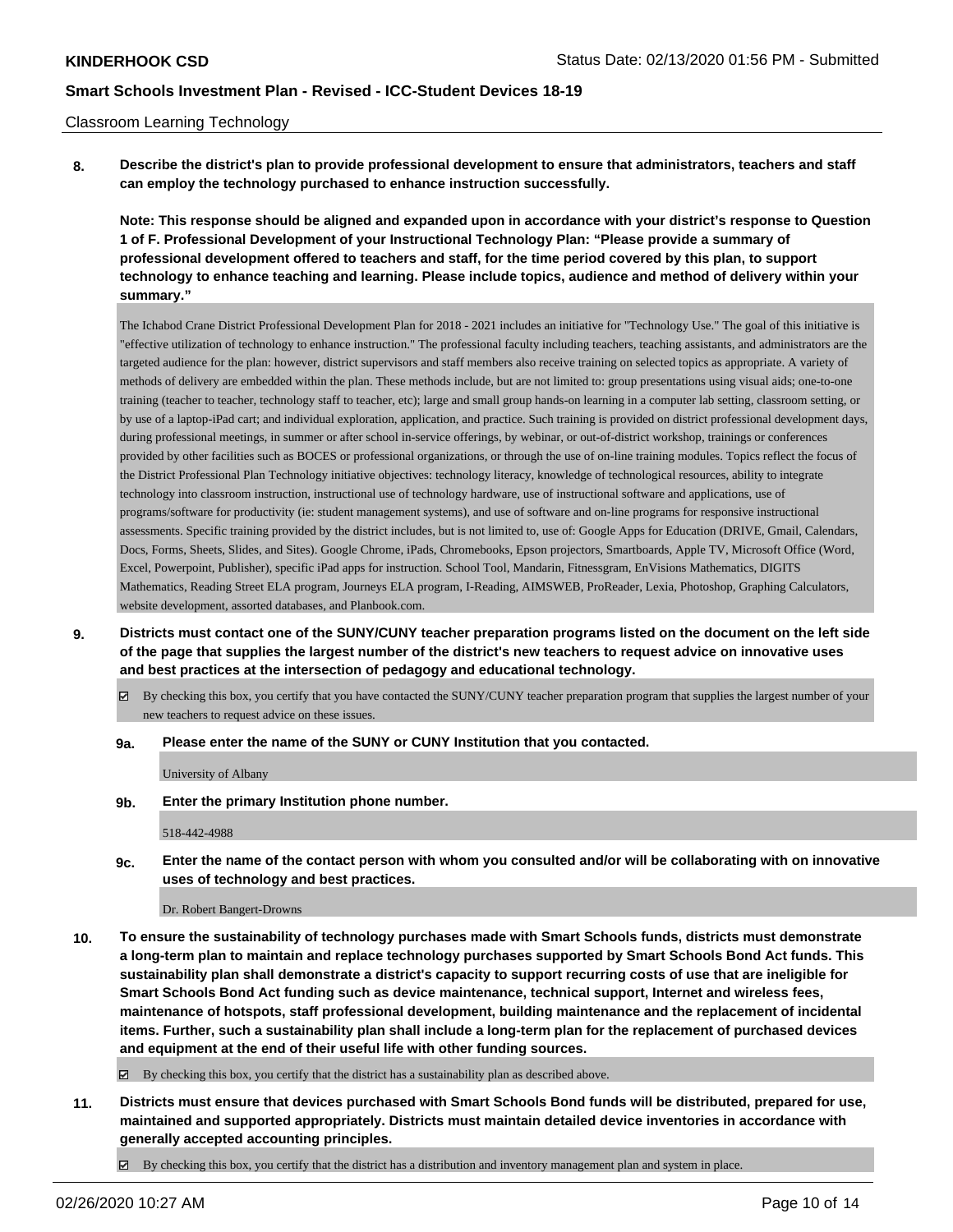Classroom Learning Technology

## **12. Please detail the type, quantity, per unit cost and total cost of the eligible items under each sub-category.**

| Select the allowable expenditure | Item to be Purchased                        | Quantity | Cost per Item | <b>Total Cost</b> |
|----------------------------------|---------------------------------------------|----------|---------------|-------------------|
| type.                            |                                             |          |               |                   |
| Repeat to add another item under |                                             |          |               |                   |
| each type.                       |                                             |          |               |                   |
| <b>Other Costs</b>               | Google Chrome Management Console<br>License | 390      | 25.00         | 9.750.00          |
|                                  |                                             |          |               |                   |
| <b>Other Costs</b>               | AVerCharge E36c - cart                      | 19       | 679.00        | 12.901.00         |
| <b>Laptop Computers</b>          | Lenovo 300e Chromebook - 11.6               | 390      | 279.00        | 108,810.00        |
| <b>Tablet Computers</b>          | ZAGG Rugged Book for iPad Pro 9.7           | 150      | 115.00        | 17.250.00         |
| <b>Tablet Computers</b>          | iPad WI-FI - Space Grey (10 Pack)           | 15       | 2.940.00      | 44.100.00         |
|                                  |                                             | 964      | 4.038.00      | 192,811           |

## **13. Final 2014-15 BEDS Enrollment to calculate Nonpublic Sharing Requirement (no changes allowed.)**

|            | Public Enrollment | Nonpublic Enrollment | <b>Total Enrollment</b> | <i>Nonpublic</i><br>Percentage |
|------------|-------------------|----------------------|-------------------------|--------------------------------|
| Enrollment | .859              |                      | 1.859.00                | 0.00                           |

## **14. If you are submitting an allocation for Classroom Learning Technology complete this table.**

|                         | Public School Sub-Allocation | <b>Estimated Nonpublic Loan</b><br>Amount | <b>Estimated Total Public and</b><br>Nonpublic Sub-Allocation |
|-------------------------|------------------------------|-------------------------------------------|---------------------------------------------------------------|
|                         |                              | (Based on Percentage Above)               |                                                               |
| Interactive Whiteboards | 0.00                         | 0.00                                      | 0.00                                                          |
| Computer Servers        | 0.00                         | 0.00                                      | 0.00                                                          |
| Desktop Computers       | 0.00                         | 0.00                                      | 0.00                                                          |
| <b>Laptop Computers</b> | 108,810.00                   | 0.00                                      | 108,810.00                                                    |
| <b>Tablet Computers</b> | 61,350.00                    | 0.00                                      | 61,350.00                                                     |
| <b>Other Costs</b>      | 22,651.00                    | 0.00                                      | 22,651.00                                                     |
| Totals:                 | 192,811.00                   | 0                                         | 192,811                                                       |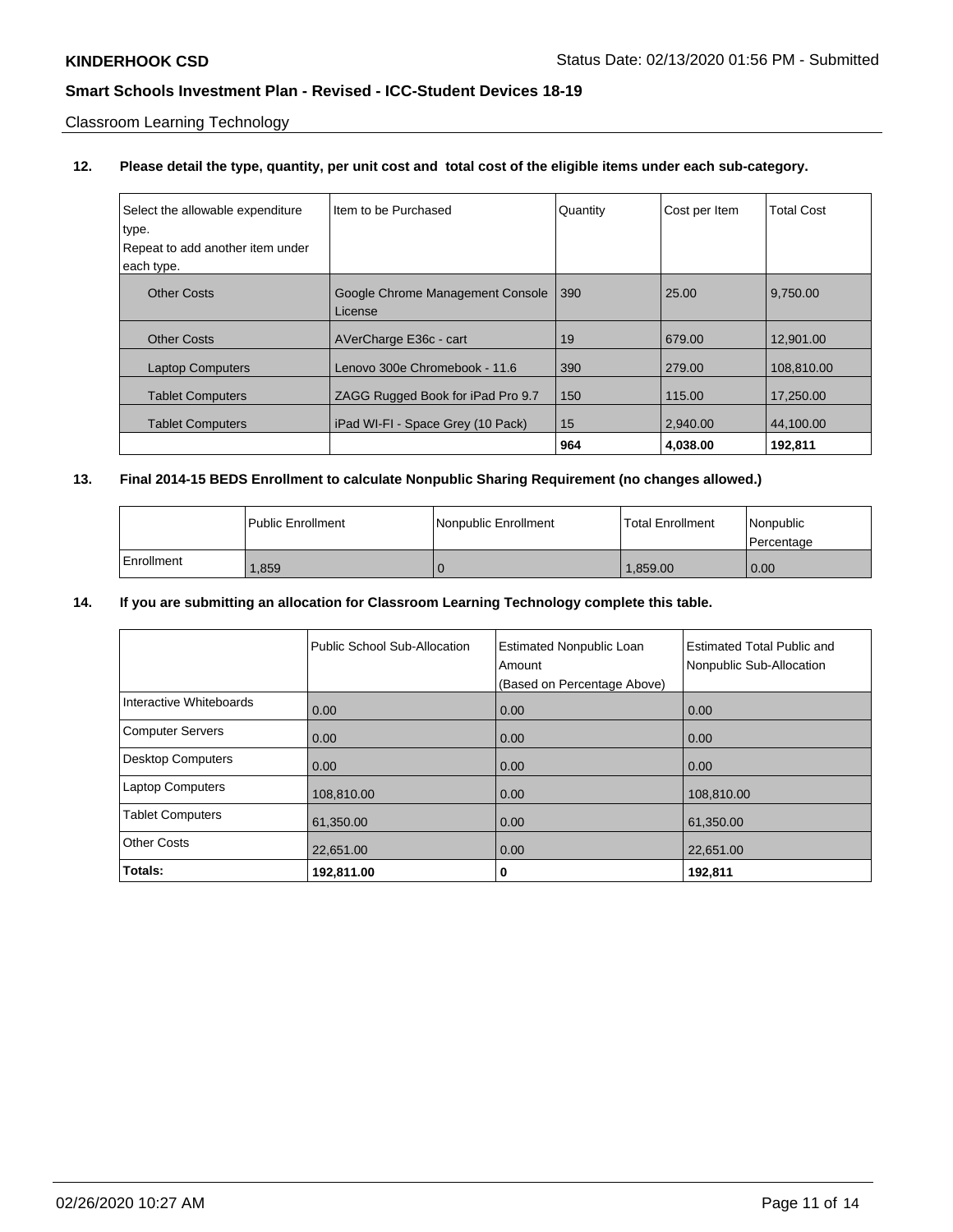### Pre-Kindergarten Classrooms

**1. Provide information regarding how and where the district is currently serving pre-kindergarten students and justify the need for additional space with enrollment projections over 3 years.**

(No Response)

- **2. Describe the district's plan to construct, enhance or modernize education facilities to accommodate prekindergarten programs. Such plans must include:**
	- **Specific descriptions of what the district intends to do to each space;**
	- **An affirmation that new pre-kindergarten classrooms will contain a minimum of 900 square feet per classroom;**
	- **The number of classrooms involved;**
	- **The approximate construction costs per classroom; and**
	- **Confirmation that the space is district-owned or has a long-term lease that exceeds the probable useful life of the improvements.**

(No Response)

**3. Smart Schools Bond Act funds may only be used for capital construction costs. Describe the type and amount of additional funds that will be required to support ineligible ongoing costs (e.g. instruction, supplies) associated with any additional pre-kindergarten classrooms that the district plans to add.**

(No Response)

**4. All plans and specifications for the erection, repair, enlargement or remodeling of school buildings in any public school district in the State must be reviewed and approved by the Commissioner. Districts that plan capital projects using their Smart Schools Bond Act funds will undergo a Preliminary Review Process by the Office of Facilities Planning.**

**Please indicate on a separate row each project number given to you by the Office of Facilities Planning.**

| Project Number |  |
|----------------|--|
| (No Response)  |  |
|                |  |

**5. Please detail the type, quantity, per unit cost and total cost of the eligible items under each sub-category.**

| Select the allowable expenditure | Item to be purchased | Quantity      | Cost per Item | <b>Total Cost</b> |
|----------------------------------|----------------------|---------------|---------------|-------------------|
| type.                            |                      |               |               |                   |
| Repeat to add another item under |                      |               |               |                   |
| each type.                       |                      |               |               |                   |
| (No Response)                    | (No Response)        | (No Response) | (No Response) | 0.00              |
|                                  |                      | U             | 0.00          |                   |

**6. If you have made an allocation for Pre-Kindergarten Classrooms, complete this table. Note that the calculated Total at the bottom of the table must equal the Total allocation for this category that you entered in the SSIP Overview overall budget.**

|                                          | Sub-Allocation |
|------------------------------------------|----------------|
| Construct Pre-K Classrooms               | (No Response)  |
| Enhance/Modernize Educational Facilities | (No Response)  |
| <b>Other Costs</b>                       | (No Response)  |
| Totals:                                  | 0.00           |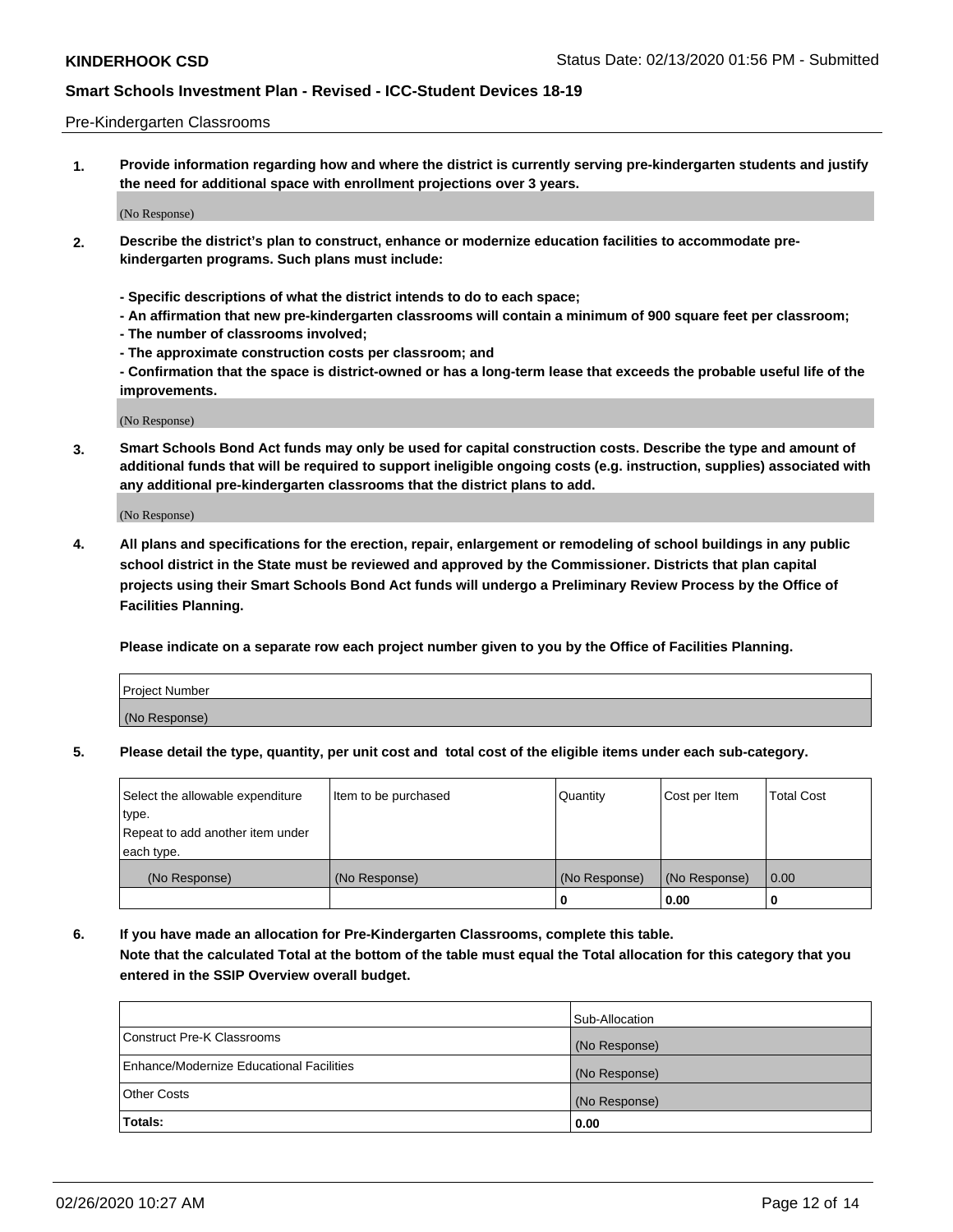Replace Transportable Classrooms

**1. Describe the district's plan to construct, enhance or modernize education facilities to provide high-quality instructional space by replacing transportable classrooms.**

(No Response)

**2. All plans and specifications for the erection, repair, enlargement or remodeling of school buildings in any public school district in the State must be reviewed and approved by the Commissioner. Districts that plan capital projects using their Smart Schools Bond Act funds will undergo a Preliminary Review Process by the Office of Facilities Planning.**

**Please indicate on a separate row each project number given to you by the Office of Facilities Planning.**

| Project Number |  |
|----------------|--|
|                |  |
|                |  |
|                |  |
|                |  |
| (No Response)  |  |
|                |  |
|                |  |
|                |  |

**3. For large projects that seek to blend Smart Schools Bond Act dollars with other funds, please note that Smart Schools Bond Act funds can be allocated on a pro rata basis depending on the number of new classrooms built that directly replace transportable classroom units.**

**If a district seeks to blend Smart Schools Bond Act dollars with other funds describe below what other funds are being used and what portion of the money will be Smart Schools Bond Act funds.**

(No Response)

**4. Please detail the type, quantity, per unit cost and total cost of the eligible items under each sub-category.**

| Select the allowable expenditure | Item to be purchased | Quantity      | Cost per Item | Total Cost |
|----------------------------------|----------------------|---------------|---------------|------------|
| ∣type.                           |                      |               |               |            |
| Repeat to add another item under |                      |               |               |            |
| each type.                       |                      |               |               |            |
| (No Response)                    | (No Response)        | (No Response) | (No Response) | 0.00       |
|                                  |                      | u             | 0.00          |            |

**5. If you have made an allocation for Replace Transportable Classrooms, complete this table. Note that the calculated Total at the bottom of the table must equal the Total allocation for this category that you entered in the SSIP Overview overall budget.**

|                                                | Sub-Allocation |
|------------------------------------------------|----------------|
| Construct New Instructional Space              | (No Response)  |
| Enhance/Modernize Existing Instructional Space | (No Response)  |
| Other Costs                                    | (No Response)  |
| Totals:                                        | 0.00           |